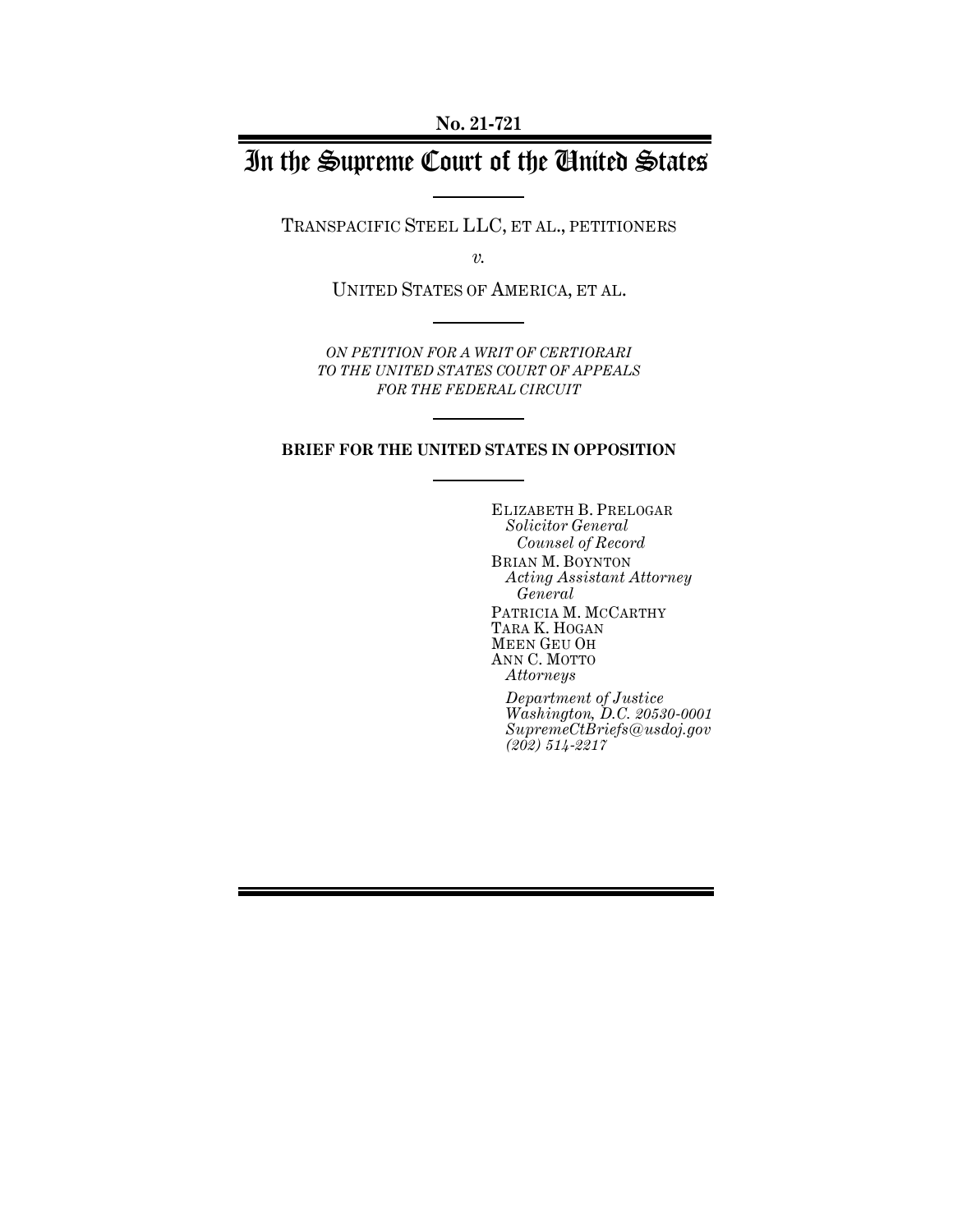# **QUESTIONS PRESENTED**

Section 232 of the Trade Expansion Act of 1962, Pub. L. No. 87-794, 76 Stat. 877 (19 U.S.C. 1862), empowers the President to take action to adjust imports that threaten to impair the national security. In issuing Proclamation No. 9772, 83 Fed. Reg. 40,429 (Aug. 15, 2018) the President exercised his authority under Section 232 to increase tariffs on steel imports from Turkey. The questions presented are as follows:

1. Whether Proclamation No. 9772 was issued in violation of Section 232's procedural requirements.

2. Whether Section 232 impermissibly delegates legislative power to the President.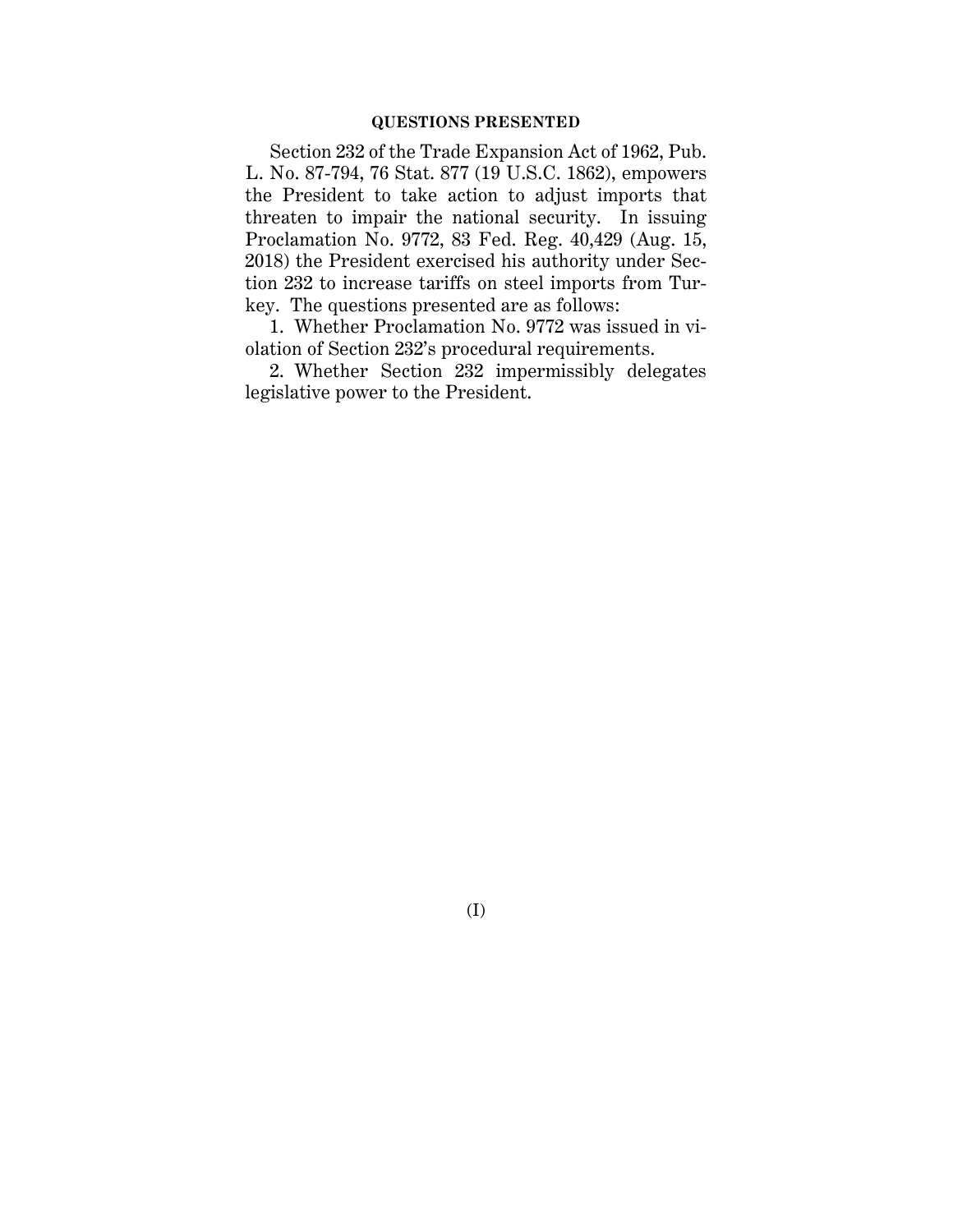# **TABLE OF CONTENTS**

Page

# **TABLE OF AUTHORITIES**

# Cases:

| American Institute for International Steel,                    |
|----------------------------------------------------------------|
|                                                                |
| American Institute for International Steel,                    |
| Inc. v. United States:                                         |
| 806 Fed. Appx. 982 (Fed. Cir.), cert. denied,                  |
|                                                                |
|                                                                |
| Barnhart v. Peabody Coal Co., 537 U.S. 149 (2003) 6, 10        |
| Case & Co. v. Board of Trade,                                  |
|                                                                |
| Clinton v. City of New York, 524 U.S. 417 (1998)  14           |
| Federal Energy Administration v.                               |
| <i>Algonquin SNG, Inc., 426 U.S. 548 (1976) 11, 12, 13, 15</i> |
|                                                                |
|                                                                |
| J. W. Hampton, Jr., & Co. v. United States,                    |
|                                                                |
| National Broadcasting Co. v. United States,                    |
|                                                                |
|                                                                |
| North American Fund Management Corp. v. FDIC,                  |
| 991 F.2d 873 (D.C. Cir.), cert. denied,                        |
|                                                                |

(III)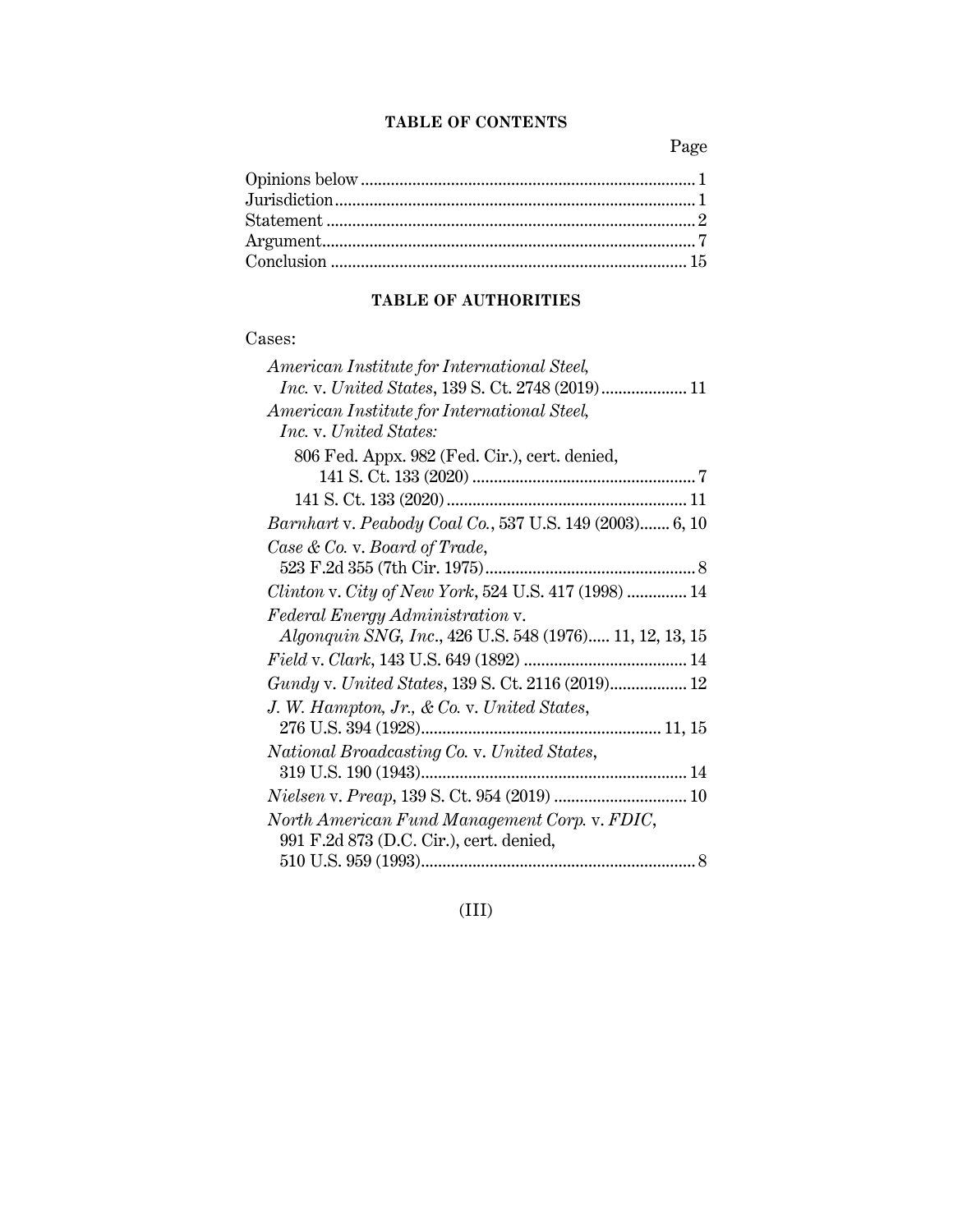| Cases-Continued:                                    | Page |
|-----------------------------------------------------|------|
| Panama Refining Co. v. Ryan, 293 U.S. 388 (1935) 14 |      |
| PrimeSource Building Products, Inc.                 |      |
| v. United States, 497 F. Supp. 3d 1333              |      |
|                                                     |      |
| United States v. Curtiss-Wright Export Corp.,       |      |
|                                                     |      |
| United States v. International Business Machines    |      |
|                                                     |      |
| United States v. James Daniel Good Real Property,   |      |
|                                                     |      |
| United States v. Montalvo-Murillo,                  |      |
|                                                     |      |
| United States v. O'Brien, 560 U.S. 218 (2010) 10    |      |
| Whitman v. American Trucking Ass'ns,                |      |
|                                                     |      |
| Yakus v. United States, 321 U.S. 414 (1944) 14      |      |
|                                                     |      |
| Constitution, statutes, and regulations:            |      |
|                                                     |      |
| Telecommunications Trade Act of 1988,               |      |
| Pub. L. No. 100-418, Tit. I, Subtit. E, § 1501,     |      |
|                                                     |      |
| Trade Expansion Act of 1962, Pub. L. No. 87-794,    |      |
| 76 Stat. 872 (19 U.S.C. 1801 et seq.):              |      |

§ 232, 76 Stat. 877 (19 U.S.C. 1862) ...................... *passim* 19 U.S.C. 1862(b)............................................................. 15 19 U.S.C. 1862(b)(1)(A)..................................................... 2 19 U.S.C. 1862(b)(2)(A)..................................................... 2 19 U.S.C. 1862(b)(3) .......................................................... 2 19 U.S.C. 1862(c) ......................................................... 8, 15 19 U.S.C. 1862(c)(1)(A)(i).................................................. 2 19 U.S.C. 1862(c)(1)(A)(ii)................................... 2, 3, 9, 11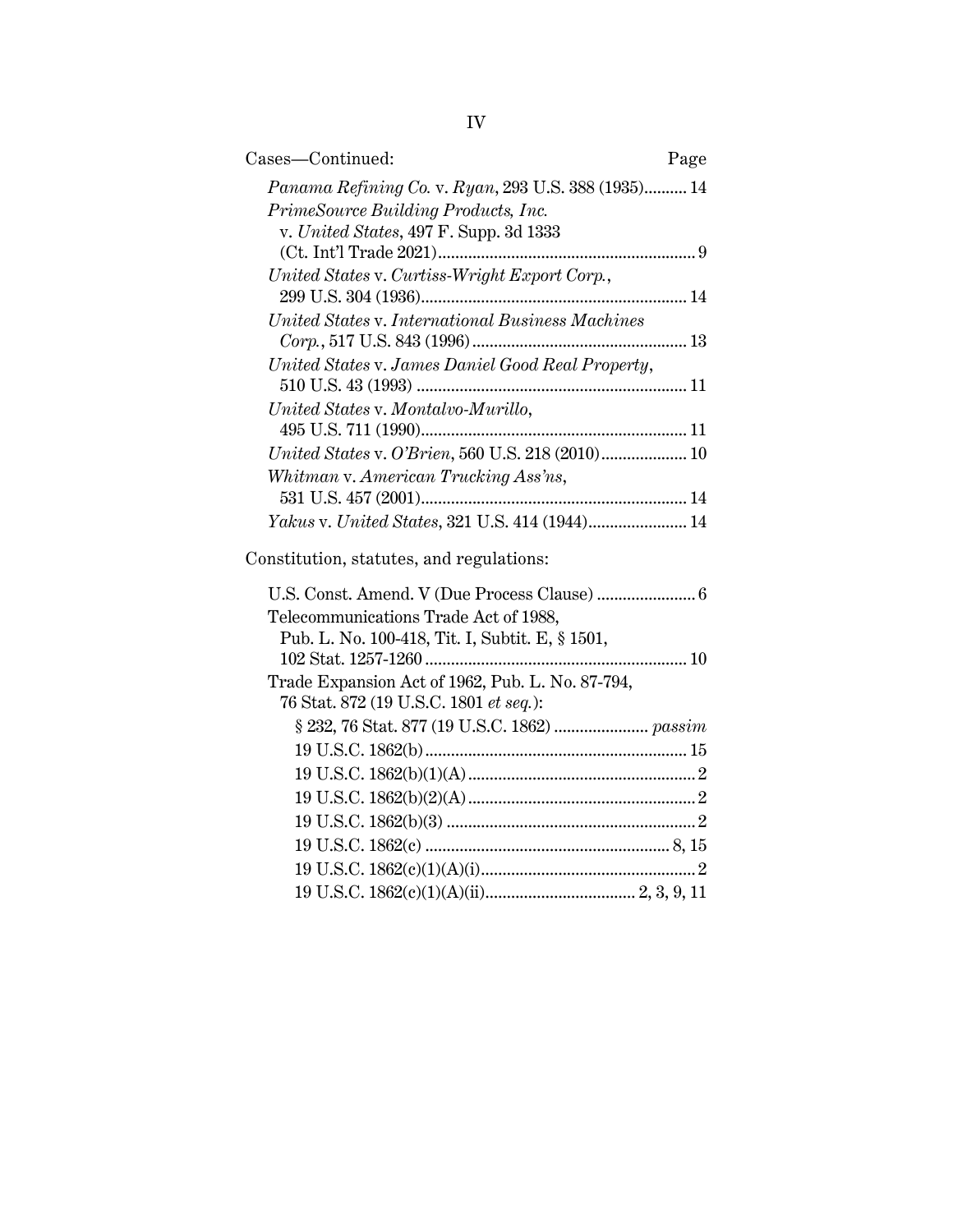| Statutes and regulations—Continued:                                                          | Page |
|----------------------------------------------------------------------------------------------|------|
|                                                                                              |      |
|                                                                                              |      |
|                                                                                              |      |
| Proclamation No. 4341, 3A C.F.R. 2 (1975 comp.)  4                                           |      |
| Proclamation No. 4702, 3 C.F.R. 82 (1979 comp.) 4                                            |      |
| Proclamation No. 4744, 3 C.F.R. 38 (1980 comp.) 4                                            |      |
| Proclamation No. 4907, 3 C.F.R. 21 (1982 comp.) 4                                            |      |
| Proclamation No. 9705, 83 Fed. Reg. 11,625                                                   |      |
| Proclamation No. 9772, 83 Fed. Reg. 40,429                                                   |      |
| Miscellaneous:                                                                               |      |
| Bryan A. Garner, Garner's Dictionary of Legal                                                |      |
|                                                                                              |      |
| Presidential Authority to Adjust Ferroalloy<br>Imports Under § 232(b) of the Trade Expansion |      |
|                                                                                              |      |
| Publication of a Report on the Effect of Imports                                             |      |
| of Steel on the National Security: An Investiga-                                             |      |
| tion Conducted Under Section 232 of the Trade                                                |      |
| <i>Expansion Act of 1962, as Amended, 85 Fed. Reg.</i>                                       |      |
|                                                                                              |      |
| Restriction of Oil Imports,                                                                  |      |
|                                                                                              |      |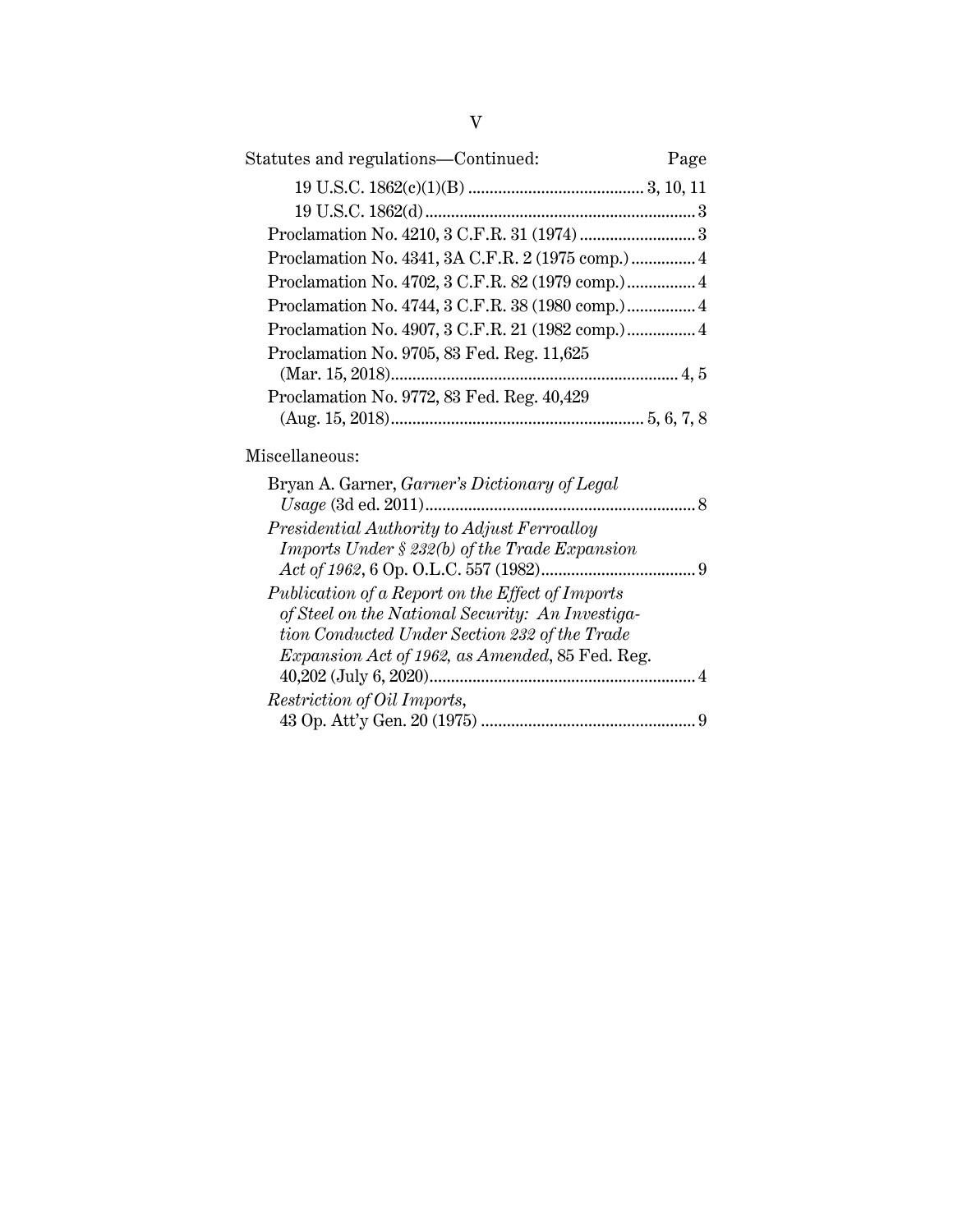# In the Supreme Court of the United States

No. 21-721

TRANSPACIFIC STEEL LLC, ET AL., PETITIONERS

*v.*

UNITED STATES OF AMERICA, ET AL.

*ON PETITION FOR A WRIT OF CERTIORARI TO THE UNITED STATES COURT OF APPEALS FOR THE FEDERAL CIRCUIT*

#### **BRIEF FOR THE UNITED STATES IN OPPOSITION**

## **OPINIONS BELOW**

The opinion of the court of appeals (Pet. App. 1-81) is reported at 4 F.4th 1306. A prior order of the court of appeals is not published in the Federal Reporter but is reprinted at 840 Fed. Appx. 517. The opinion of the Court of International Trade (Pet. App. 87-113) is reported at 466 F. Supp. 3d 1246. Subsequent opinions and orders of the Court of International Trade are reported at 474 F. Supp. 3d 1332 and 481 F. Supp. 3d 1326. An additional opinion and order (Pet. App. 116-136) and judgment (Pet. App. 114-115) of the Court of International Trade are unreported.

### **JURISDICTION**

The judgment of the court of appeals (Pet. App. 82- 83) was entered on July 13, 2021. A petition for rehearing was denied on September 24, 2021 (Pet. App. 84-86). The petition for a writ of certiorari was filed on

(1)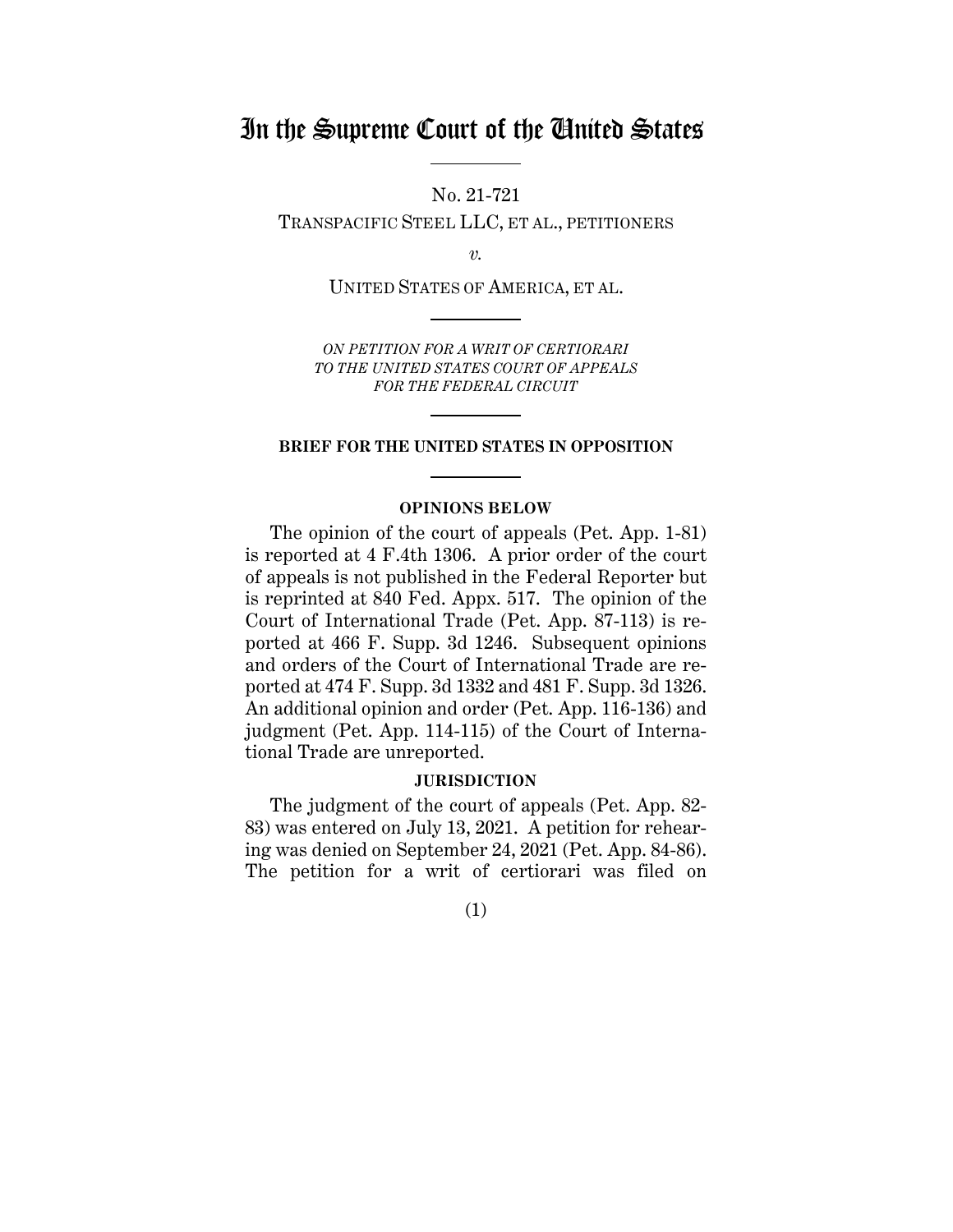November 12, 2021. The jurisdiction of this Court is invoked under 28 U.S.C. 1254(1).

#### **STATEMENT**

Pursuant to Section 232 of the Trade Expansion Act of 1962 (Act), Pub. L. No. 87-794, 76 Stat. 877 (19 U.S.C. 1862), the President established tariffs on certain imports of steel articles. Petitioners filed suit in the Court of International Trade (CIT) to challenge the tariffs on various grounds. The court ruled in favor of petitioners. Pet. App. 87-113. The Federal Circuit reversed and remanded. *Id.* at 1-65.

1. Section 232 establishes a procedure through which the President may "adjust the imports" of an article in order to protect "national security." 19 U.S.C.  $1862(c)(1)(A)(ii)$ . Under that procedure, the Secretary of Commerce (Secretary) first investigates the effects on national security of imports of the article. 19 U.S.C.  $1862(b)(1)(A)$ . During the investigation, the Secretary must consult with the Secretary of Defense and other federal officers and must, if "appropriate," hold public hearings or otherwise give interested parties an opportunity to present information. 19 U.S.C.  $1862(b)(2)(A)$ . After the investigation, the Secretary must submit to the President a report containing his findings and recommendations. 19 U.S.C. 1862(b)(3).

If the Secretary finds that imports of the article "threaten to impair the national security," the President must, within 90 days, "determine whether [he] concurs with the finding." 19 U.S.C.  $1862(c)(1)(A)(i)$ . If the President concurs, he must, within the same 90-day period, "determine the nature and duration of the action that, in the judgment of the President, must be taken to adjust the imports of the article and its derivatives so that such imports will not threaten to impair the national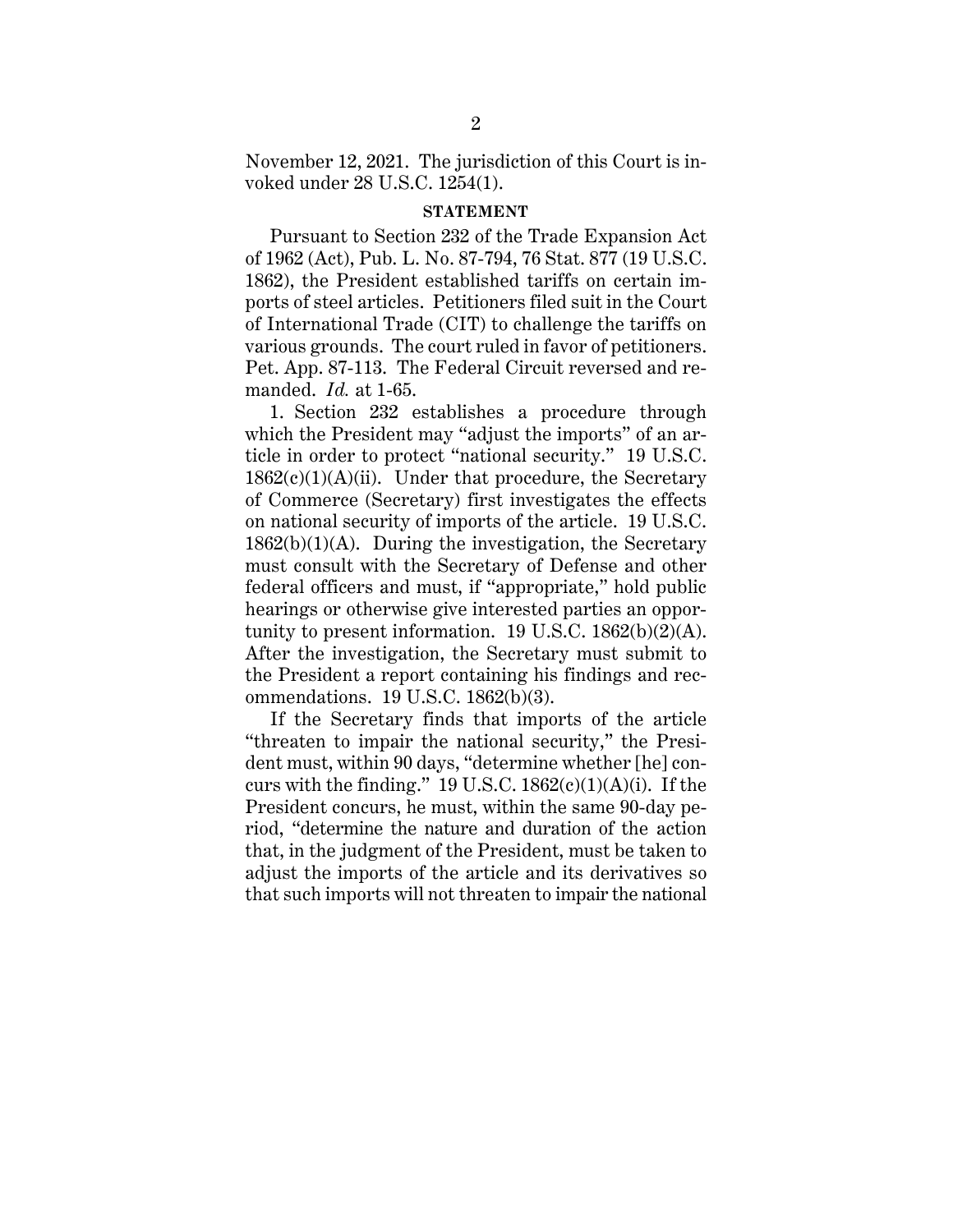security." 19 U.S.C. 1862(c)(1)(A)(ii). If the President "determines \* \* \* to take action," he must "implement" that action within 15 days of the determination. 19 U.S.C.  $1862(c)(1)(B)$ .

Congress has identified several factors that the President and Secretary must consider when acting under Section 232. Those factors include: (1) the "domestic production needed for projected national defense requirements," (2) "the capacity of domestic industries to meet such requirements," (3) "existing and anticipated availabilities of the human resources, products, raw materials, and other supplies and services essential to the national defense," (4) "the requirements of growth of such industries and such supplies and services including the investment, exploration, and development necessary to assure such growth," and (5) "the importation of goods in terms of their quantities, availabilities, character, and use as those affect such industries and the capacity of the United States to meet national security requirements." 19 U.S.C. 1862(d). Congress also has directed the President and Secretary to "recognize the close relation of the economic welfare of the Nation to our national security." *Ibid.* More specifically, the President and Secretary must consider "the impact of foreign competition on the economic welfare of individual domestic industries," as well as "any substantial unemployment, decrease in revenues of government, loss of skills or investments, or other serious effects resulting from the displacement of any domestic products by excessive imports." *Ibid.*

Before the investigation that is at issue in this case, Presidents had invoked their Section 232 authority to adjust imports on five occasions. See Proclamation No. 4210, 3 C.F.R. 31 (1974) (license fee for petroleum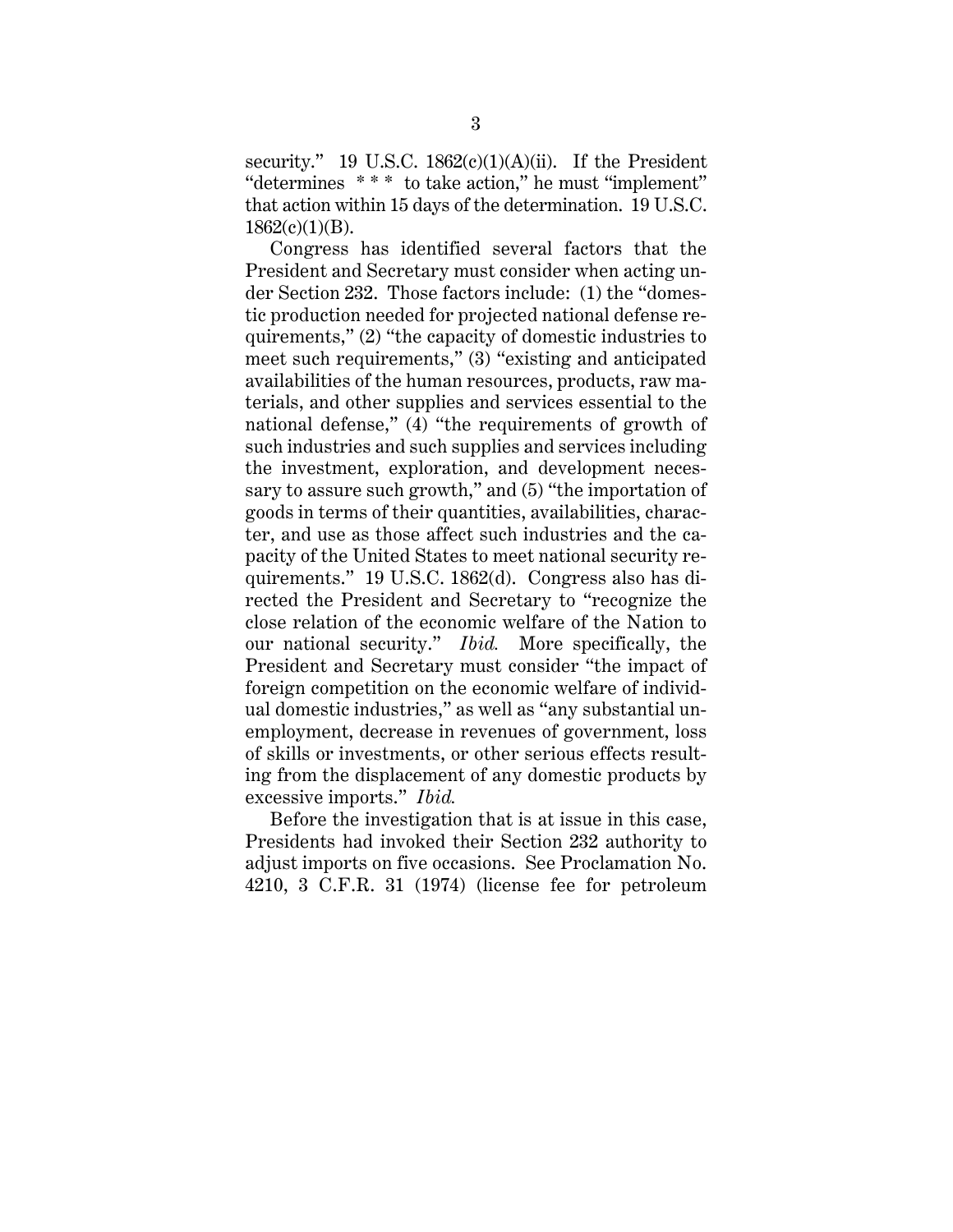imports); Proclamation No. 4341, 3A C.F.R. 2 (1975 comp.) (license fee for petroleum imports); Proclamation No. 4702, 3 C.F.R. 82 (1979 comp.) (embargo on petroleum imports from Iran); Proclamation No. 4744, 3 C.F.R. 38 (1980 comp.) (license fee for petroleum imports); Proclamation No. 4907, 3 C.F.R. 21 (1982 comp.) (embargo on petroleum imports from Libya).

2. In April 2017, the Secretary initiated an investigation to determine the effect of imports of steel on the national security. Pet. App. 11. In a report submitted to the President on January 11, 2018, the Secretary found that the then-present quantities and circumstances of steel imports "threaten to impair the national security" of the United States. *Publication of a Report on the Effect of Imports of Steel on the National Security: An Investigation Conducted Under Section 232 of the Trade Expansion Act of 1962, as Amended*, 85 Fed. Reg. 40,202, 40,224 (July 6, 2020). The Secretary explained that steel imports were "'weakening our internal economy'" and undermining the country's "ability to meet national security production requirements in a national emergency." *Id.* at 40,222, 40,224. He recommended that the President address this threat by imposing a tariff on all steel articles imported into the United States or, alternatively, by imposing a tariff on steel articles imported from certain countries (including, as relevant here, Turkey). *Id.* at 40,205.

On March 8, 2018, the President concurred in the Secretary's finding that "steel articles are being imported into the United States in such quantities and under such circumstances as to threaten to impair the national security." Pet. App. 148. To address that threat, the President issued Proclamation No. 9705, 83 Fed. Reg. 11,625 (Mar. 15, 2018), instituting a global 25%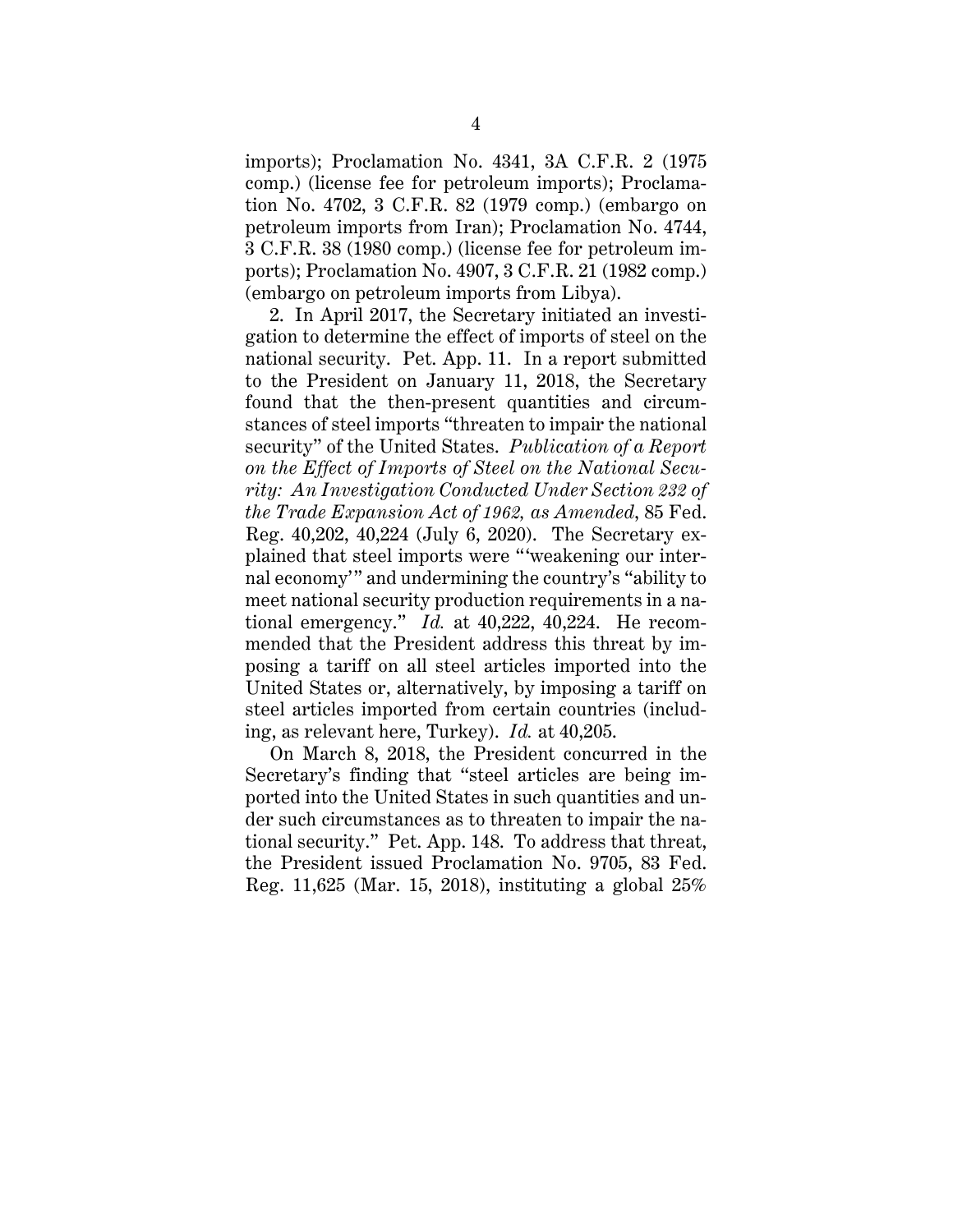tariff on most imports of steel articles. Pet. App. 149- 151. In implementing the tariff, the President explained that he could "remove or modify" his actions "and, if necessary, make any corresponding adjustments to the tariff as it applies to other countries as our national security interests require." *Id.* at 152.

The President later issued several additional proclamations adjusting the tariffs set forth in Proclamation No. 9705. Pet. App. 15. One such proclamation, Proclamation No. 9772, 83 Fed. Reg. 40,429 (Aug. 15, 2018), issued on August 10, 2018, increased the tariff rate for Turkish steel imports from 25% to 50%. Pet. App. 157- 163. The President explained that the Secretary had been monitoring steel imports since the introduction of the tariffs; that the imports had not yet fallen to the target levels; that Turkey was a major exporter of steel to the United States; and that imposing a higher tariff on Turkish steel imports was necessary to "further reduce imports of steel articles." *Id.* at 158; see *id.* at 157-158.

On May 16, 2019, the President rescinded the higher 50% tariff for Turkish steel imports, returning the tariff on those imports to 25%. Pet. App. 164-170. The President explained that imports had fallen to target levels and that the higher tariff rate was no longer necessary to address the threat posed by steel imports to national security. *Id.* at 166.

3. Petitioners, domestic importers of Turkish steel, filed suit in the CIT to challenge Proclamation No. 9772. Pet. App. 4-5. The CIT entered judgment for petitioners. *Id.* at 87-113.

The CIT first held that Proclamation No. 9772 had been issued in violation of Section 232's procedural requirements. Pet. App. 94-95. The court observed that Section 232 requires the President to make a deter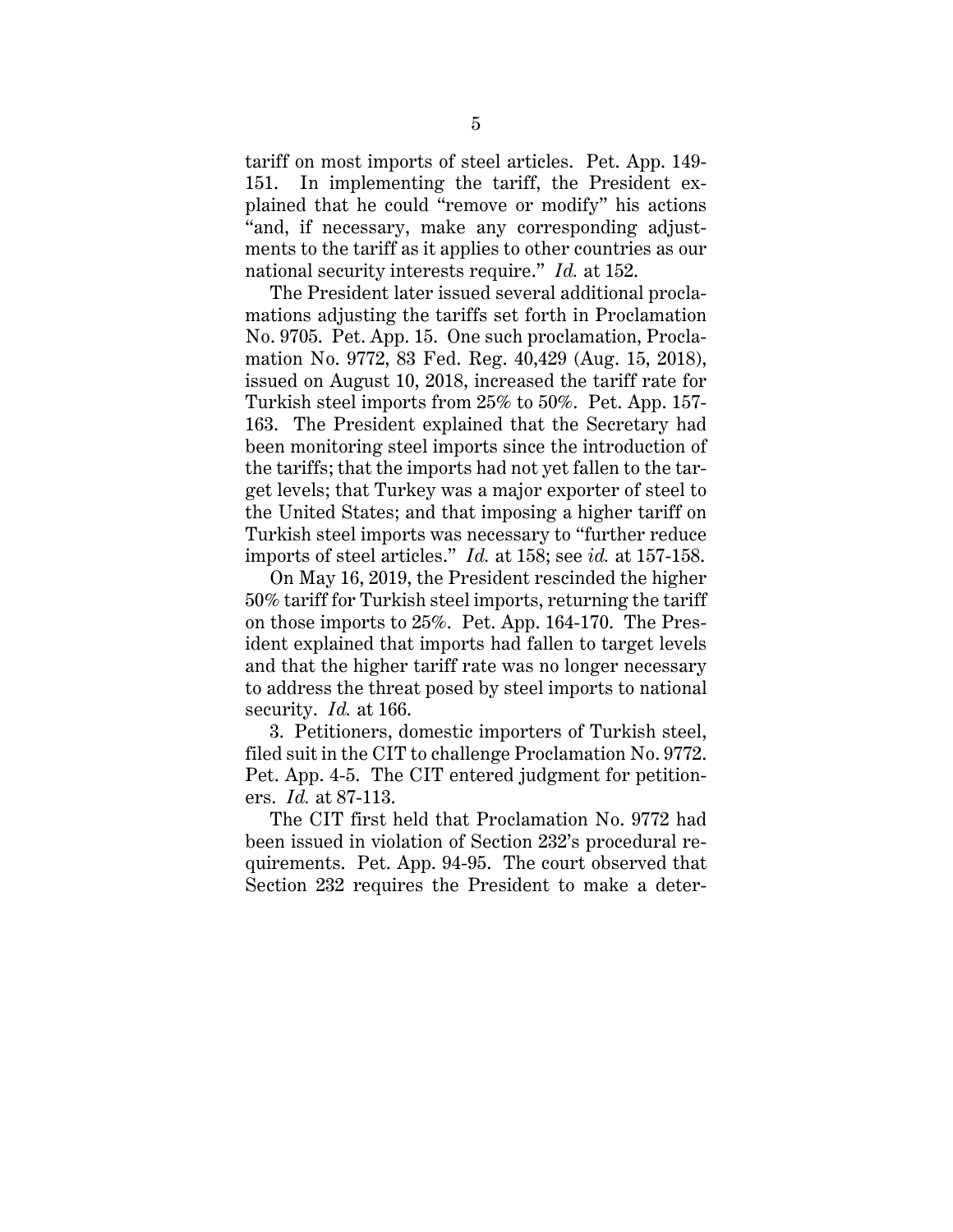mination within 90 days of the Secretary's report and to implement whatever action he concludes is appropriate within 15 days after the determination. *Id.* at 95. The court construed Section 232 to foreclose the President from modifying his previous actions after those deadlines had passed. *Id.* at 95-99. The court concluded that Proclamation No. 9772 was unlawful because it had been issued after the 90-day and 15-day deadlines had passed. *Id.* at 99.

The CIT held in the alternative that Proclamation No. 9772 violated the equal-protection component of the Due Process Clause of the Fifth Amendment. Pet. App. 103-110. The court concluded that it was irrational for the President to treat steel imports from Turkey differently from steel imports from other parts of the world. *Id.* at 107-108.

4. The court of appeals reversed and remanded. Pet. App. 1-65.

The court of appeals concluded that Section 232 does not preclude the President from modifying his initial action after the expiration of the statute's 90-day and 15 day deadlines. Pet. App. 24-58. The court explained that Section 232 imposes a duty to adjust imports to protect national security, and that a court should not "readily infer congressional intent to limit [the government's] power to get a mandatory job done merely from a specification to act by a certain time." *Id.* at 30 (quoting *Barnhart* v. *Peabody Coal Co.*, 537 U.S. 149, 160 (2003)). The court further explained that Section 232's time requirements apply to "the adoption and initiation of a plan of action or course of action," not "to each individual discrete imposition on imports." *Ibid.*

The court of appeals also concluded that Proclamation No. 9772 did not violate the Fifth Amendment's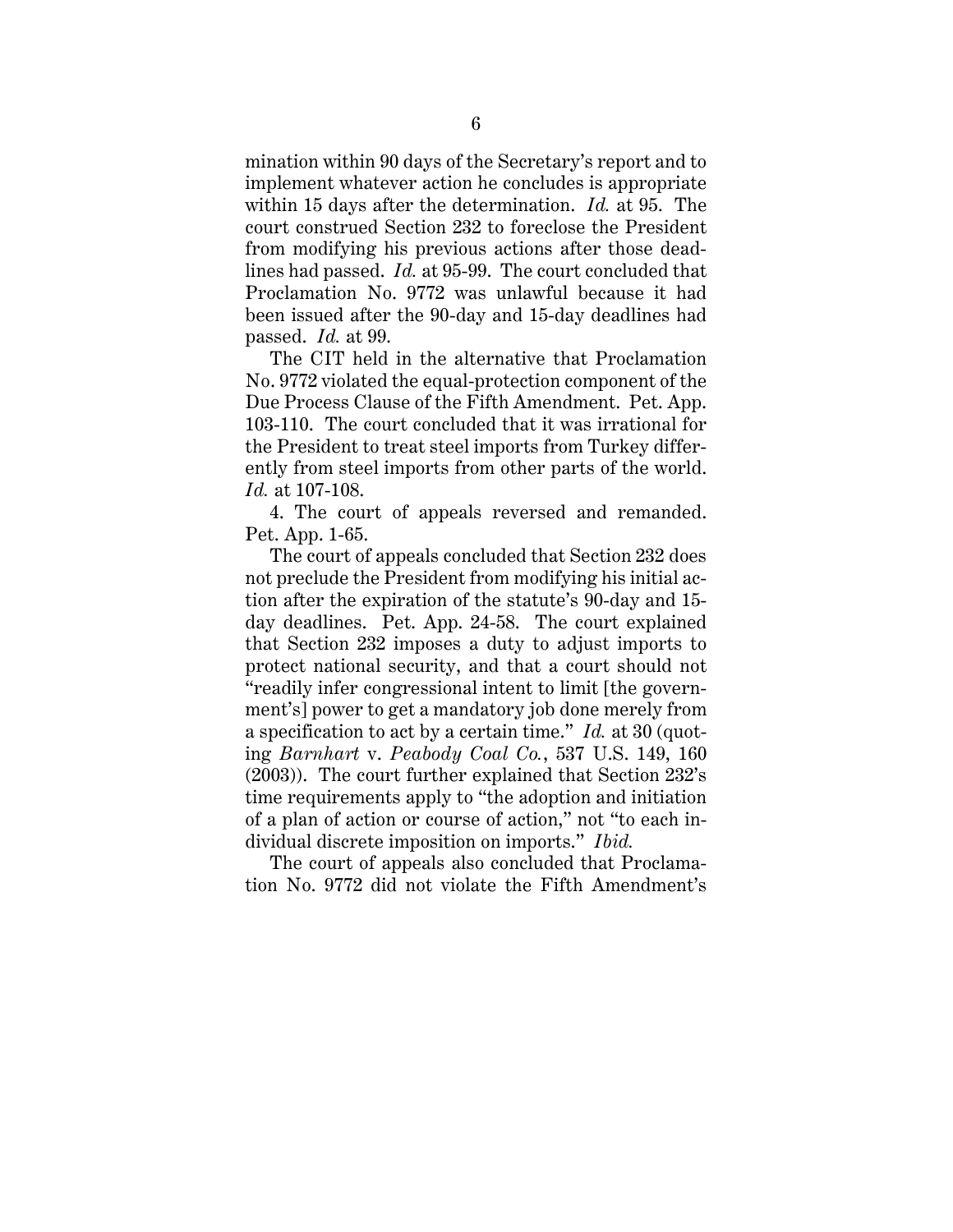equal-protection guarantee. Pet. App. 58-65. The court determined that differences between the United States' relationship with Turkey and its relationships with other countries could rationally justify the imposition of higher tariffs on Turkey. *Id.* at 60-61. The court perceived "no authority or sound basis for treating equalprotection analysis under the rational-basis standard as requiring judicial inquiry into differences among particular countries' relations with the United States." *Id*. at 62.

Finally, the court of appeals observed that petitioners had "briefly assert[ed] a nondelegation challenge" to Section 232 "simply to preserve it." Pet. App. 23; see Pet. C.A. Br. 55-56. The court explained, however, that it had recently rejected a similar constitutional challenge in *American Institute for International Steel, Inc.* v. *United States*, 806 Fed. Appx. 982 (Fed. Cir.), cert. denied, 141 S. Ct. 133 (2020). Pet. App. 23.

Judge Reyna dissented. Pet. App. 67-81. He would have held that Proclamation No. 9772 violated Section 232's procedural requirements. *Id.* at 81. He concluded that "[t]he plain language and legislative history of § 232 demonstrate that the President must act within the specified time limits or else forfeits the right to do so until the Secretary of Commerce provides a new report." *Id.* at 73.

### **ARGUMENT**

Petitioners contend (Pet. 21-36) that Proclamation No. 9772 was issued in violation of Section 232's procedural requirements and that Section 232 itself violates the non-delegation doctrine. The court of appeals correctly rejected those arguments, and its decision does not conflict with any decision of this Court or another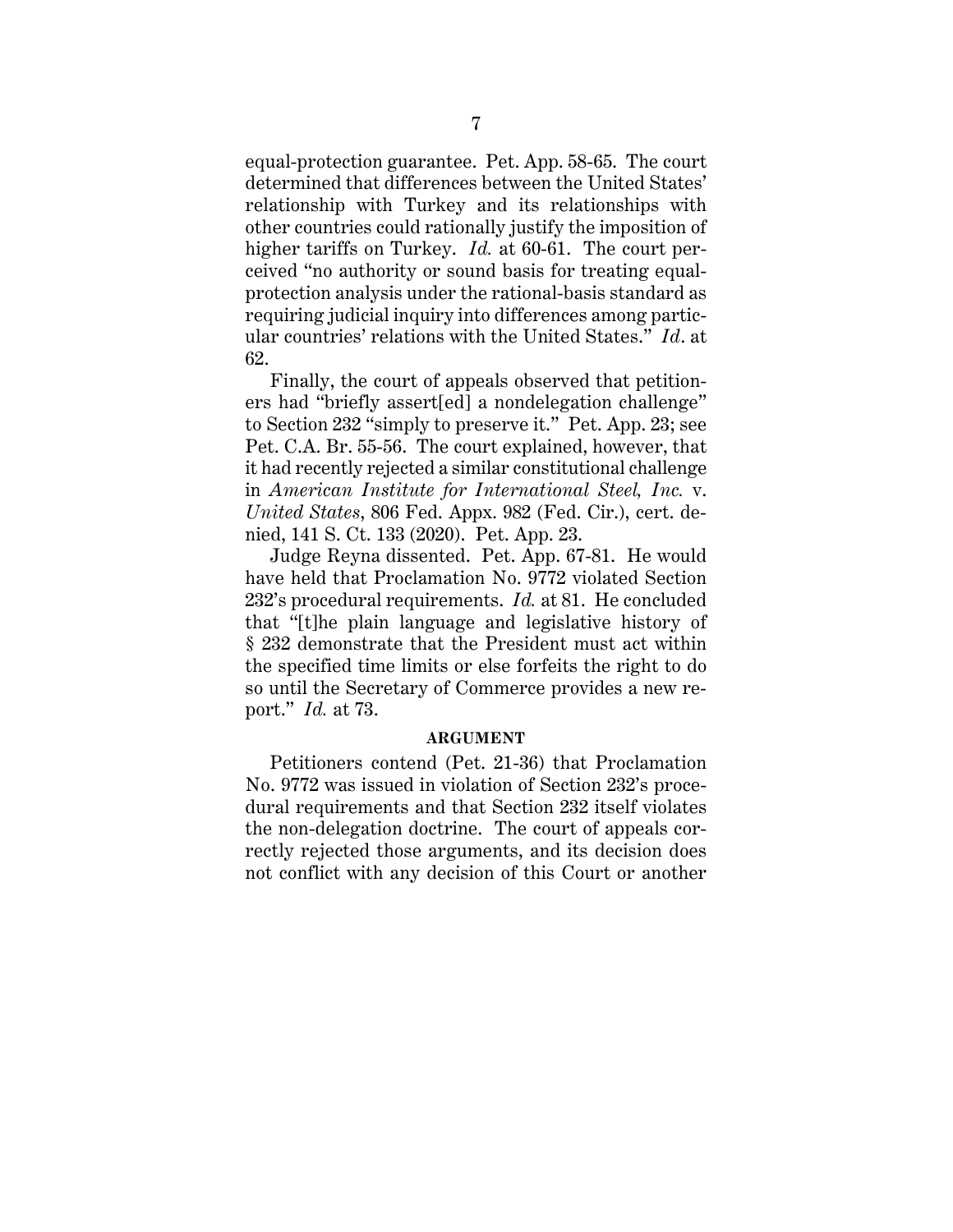court of appeals. The petition for a writ of certiorari should be denied.

1. Petitioners argue (Pet. 24-29) that the President issued Proclamation No. 9772 in violation of Section 232's procedural requirements. That is incorrect.

Section 232 empowers the President to take "action" to adjust imports. 19 U.S.C. 1862(c). "*[A]ction* suggests a process—the many discrete events that make up a bit of behavior—whereas *act* is unitary." Bryan A. Garner, *Garner's Dictionary of Legal Usage* 18 (3d ed. 2011). Section 232 thus empowers the President to perform a course of acts, not just a single act, to adjust imports.

Section 232 also empowers the President to modify that course of acts as necessary in light of changed circumstances or new information. In general, the power to take regulatory action carries with it the power to amend that action. See, *e.g.*, *North American Fund Management Corp.* v. *FDIC*, 991 F.2d 873, 875 (D.C. Cir.) ("[T]he agency is the source of the regulations and also has the power to amend them."), cert. denied, 510 U.S. 959 (1993); *Case & Co.* v. *Board of Trade*, 523 F.2d 355, 363 (7th Cir. 1975) ("The power to adopt regulations includes the power to amend them."). It would have been especially odd in the present statutory context for Congress to foreclose the President from responding to changed circumstances or new information. Section 232 deals with foreign policy and national security, settings in which flexibility to address changed circumstances and new information is especially vital.

Longstanding executive practice reflects that reading of Section 232. In 1959, President Eisenhower took action to adjust crude oil imports after receiving a report from the Secretary; over the next 16 years, different Presidents modified that initial action at least 26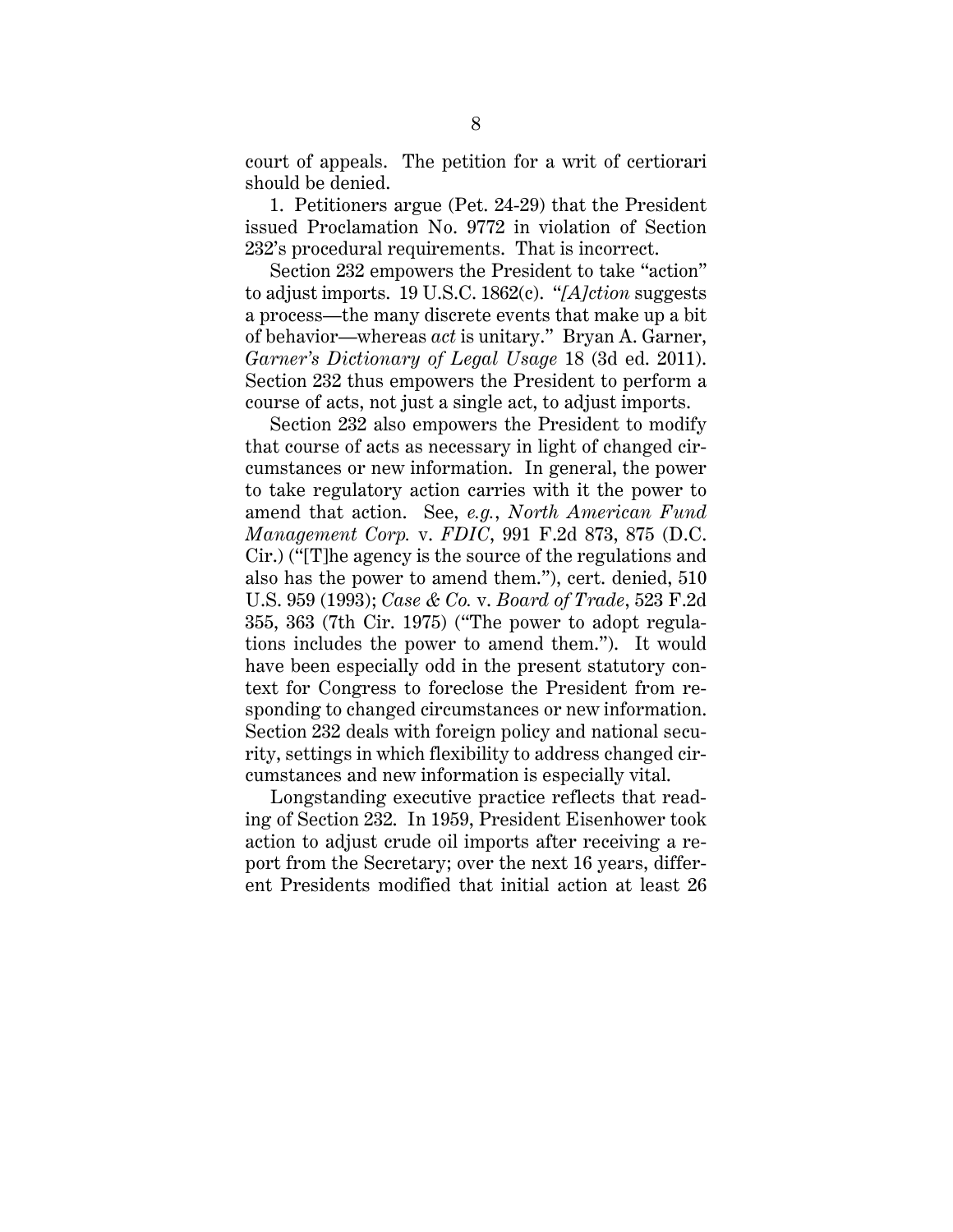times, without receiving any new reports from the Secretary. Pet. App. 45. On several occasions during the 1970s and 1980s, Presidents modified other Section 232 actions without receiving new reports. See *PrimeSource Building Products, Inc.* v. *United States*, 497 F. Supp. 3d 1333, 1387-1388 (Ct. Int'l Trade 2021) (Baker, J., concurring in part and dissenting in part) (collecting examples). The Attorney General has explained that Section 232 "contemplates a continuing process of monitoring, and modifying the import restrictions, as their limitations become apparent and their effects change." *Restriction of Oil Imports*, 43 Op. Att'y Gen. 20, 21 (1975). And the Office of Legal Counsel has explained that Section 232 "contemplate[s] a continuing course of action, with the possibility of future modifications." *Presidential Authority to Adjust Ferroalloy Imports Under § 232(b) of the Trade Expansion Act of 1962*, 6 Op. O.L.C. 557, 562 (1982).

Section 232's deadlines do not restrict the President's power to adopt such amendments. The relevant provisions set deadlines for "the adoption and initiation of a plan of action or course of action," not for "each individual discrete imposition on imports." Pet. App. 30. The first provision on which petitioners rely (Pet. 24) states that, within 90 days after receiving the Secretary's report, the President must "determine the nature and duration of the action" that must be taken. 19 U.S.C.  $1862(c)(1)(A)(ii)$ . The phrase "nature and duration" indicates that, within the initial 90-day interval, the President need only determine the general character of his plan; he need not identify, in advance, each measure that he will undertake. The other provision on which petitioners rely (Pet. 25) states that the President must "implement that action" within 15 days after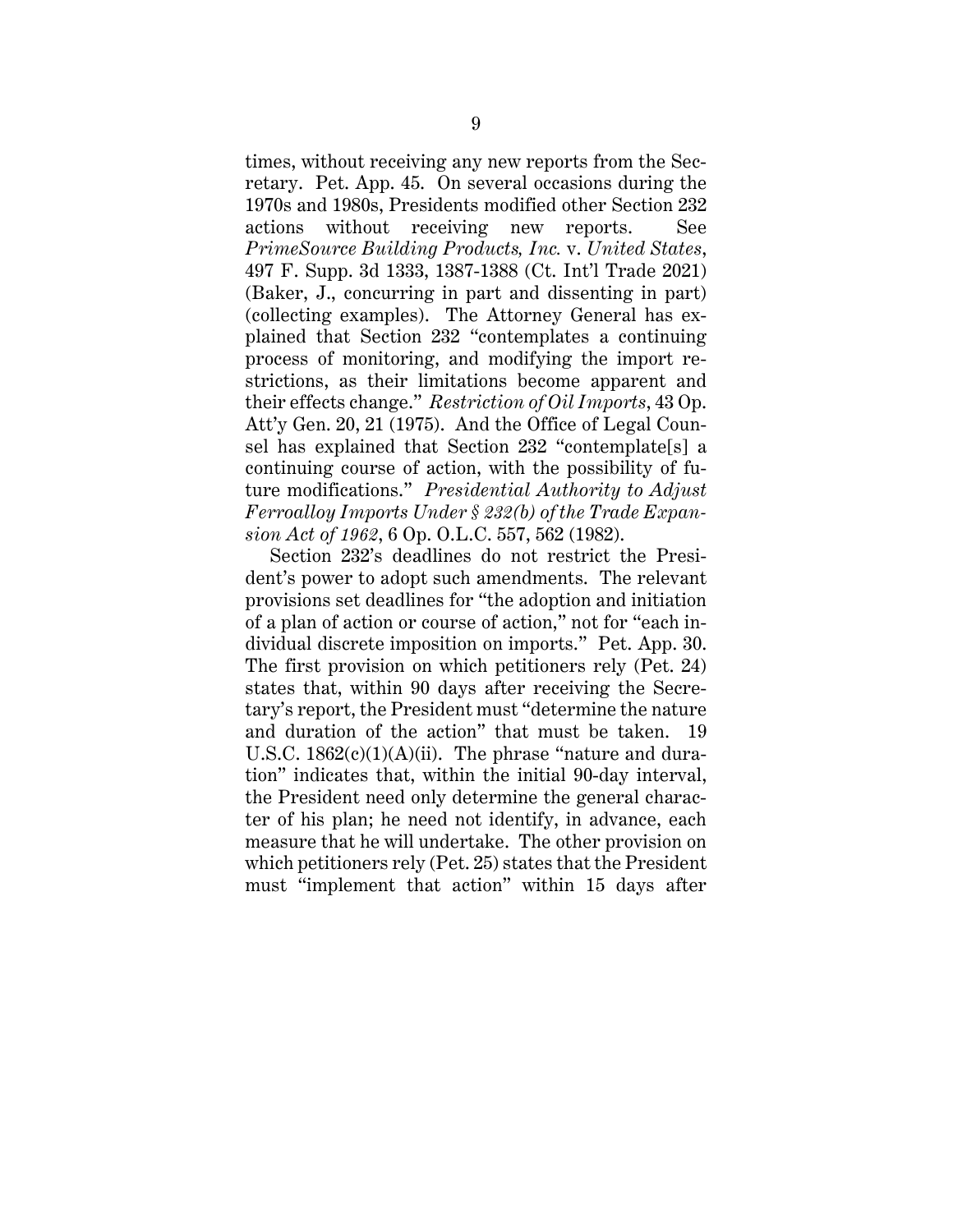making the determination. 19 U.S.C.  $1862(c)(1)(B)$ . But the phrase "implement that action" means only that within 15 days the President must put his plan into effect, not that each step in the plan must be completed within that period.

The statutory history of the time limits confirms that point. The current time limits were not part of Section 232 as originally enacted in 1958. Rather, those limits were added to the statute in 1988. See Pet. App. 38-43; Telecommunications Trade Act of 1988, Pub. L. No. 100-418, Tit. I, Subtit. E, § 1501, 102 Stat. 1257-1260. By the time of that amendment, Presidents had for three decades been exercising the power to modify initial actions under Section 232. See pp. 8-9, *supra*. A court should not infer that Congress disturbed that long-settled understanding absent a "clear indication from Congress of a change in policy." *United States* v. *O'Brien*, 560 U.S. 218, 231 (2010) (citation omitted). Neither the text nor the history of the 1988 amendment to Section 232 provides any clear indication that Congress intended to deprive the President of his longstanding authority to modify initial actions in response to changed circumstances and new information.

Finally, even if the President misses the deadlines set forth in Section 232, his power to take the steps set forth in that provision does not evaporate. See Pet. App. 27-30. This Court's precedents recognize that "duties are better carried out late than never," and that "a statutory rule that officials '"shall" act within a specified time' does not by itself 'preclude action later.'" *Nielsen* v. *Preap*, 139 S. Ct. 954, 967 (2019) (opinion of Alito, J.) (brackets and citation omitted); see, *e.g.*, *Barnhart* v. *Peabody Coal Co.*, 537 U.S. 149, 160 (2003) ("[W]e do not readily infer congressional intent to limit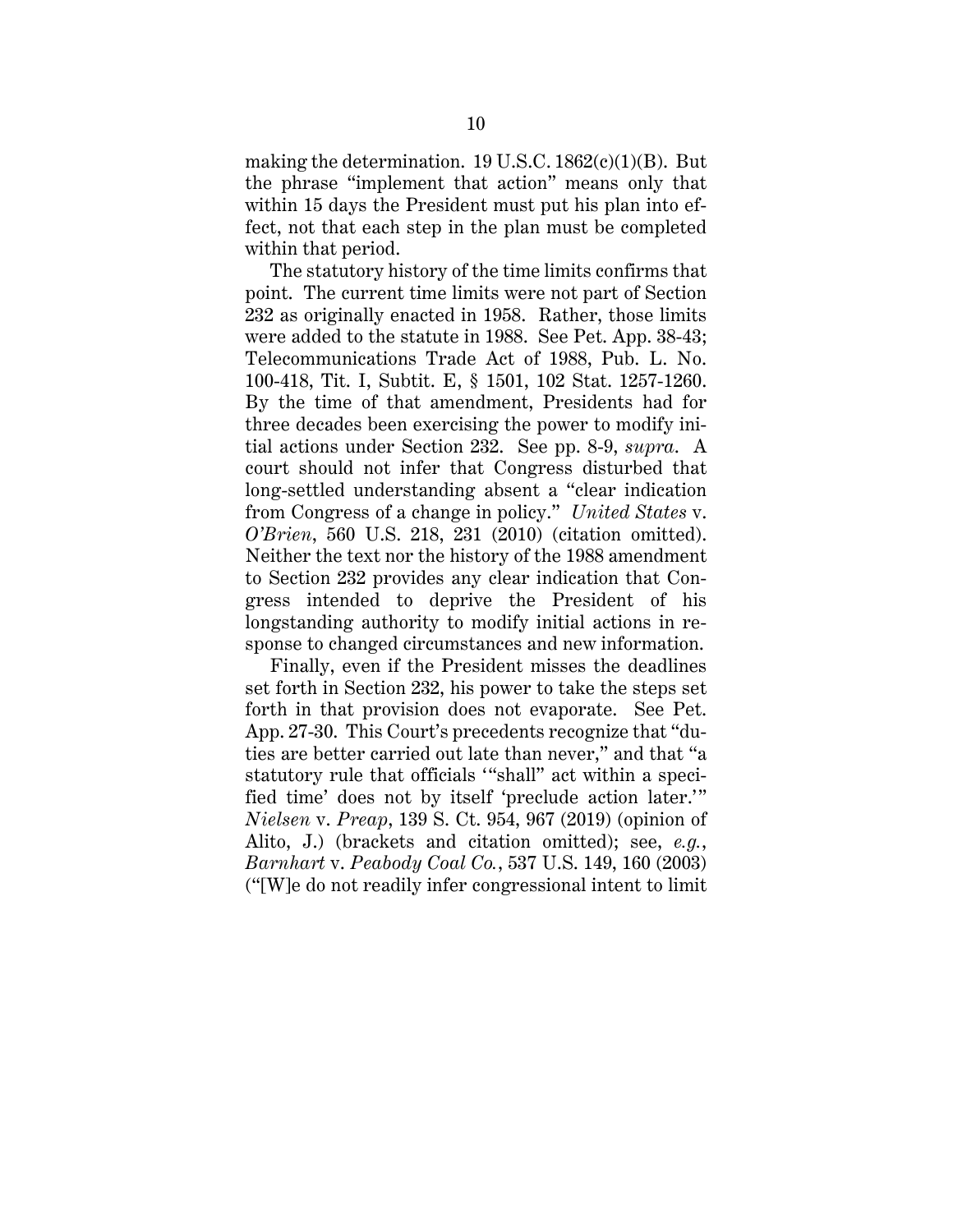an agency's power to get a mandatory job done merely from a specification to act by a certain time."); *United States* v. *James Daniel Good Real Property*, 510 U.S. 43, 63 (1993) ("[I]f a statute does not specify a consequence for noncompliance with statutory timing provisions, the federal courts will not in the ordinary course impose their own coercive sanction."); *United States* v. *Montalvo-Murillo*, 495 U.S. 711, 718 (1990) ("[T]he sanction for breach [of a time limit] is not loss of all later powers to act."). Section 232 imposes duties on the President: the President "shall" determine the nature and duration of the action within the 90-day deadline, 19 U.S.C.  $1862(c)(1)(A)(ii)$ , and "shall" implement the action within the 15-day deadline, 19 U.S.C.  $1862(c)(1)(B)$ . A failure to comply with those time limits would not preclude the President from fulfilling those duties at a later time.

2. Petitioners argue (Pet. 29-36) that Section 232 violates the non-delegation doctrine. That is incorrect. In *Federal Energy Administration* v. *Algonquin SNG, Inc*., 426 U.S. 548 (1976), this Court held that Section 232 complies with the non-delegation doctrine. The Court recently denied two petitions for writs of certiorari asking it to overrule that decision. See *American Institute for International Steel, Inc.* v. *United States*, 141 S. Ct. 133 (2020) (No. 19-1177); *American Institute for International Steel, Inc.* v. *United States*, 139 S. Ct. 2748 (2019) (No. 18-1317). The same result is warranted here.

Although Congress may not delegate legislative power to the executive, it may seek the "assistance" of the executive "by vesting discretion in [executive] officers to make public regulations interpreting a statute and directing the details of its execution." *J. W.*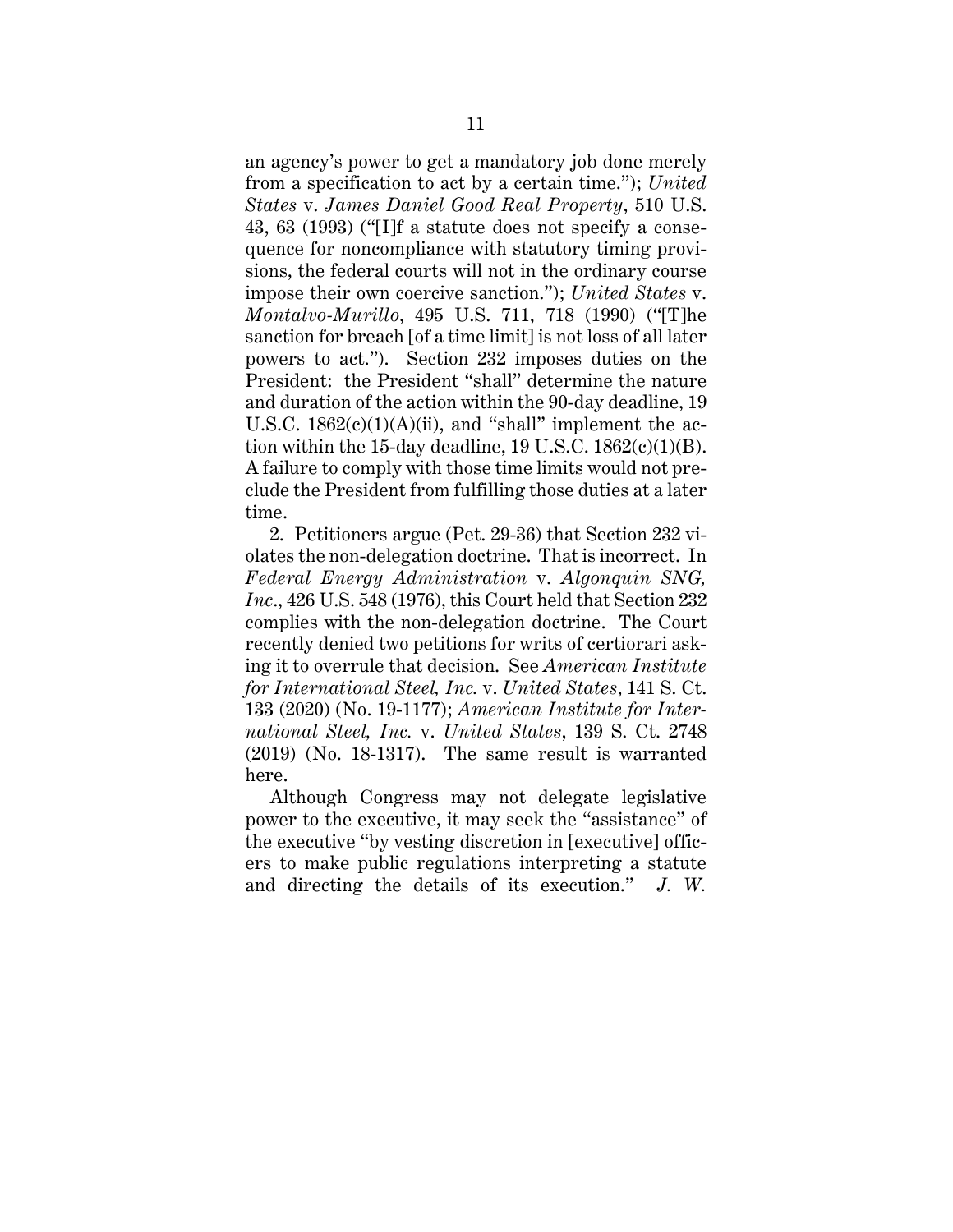*Hampton, Jr., & Co.* v. *United States*, 276 U.S. 394, 406 (1928). Under this Court's precedents, if a statute sets forth an "intelligible principle to which the person or body authorized to [act] is directed to conform," the statute amounts to a permissible grant of discretion, not a "forbidden delegation of legislative power." *Id.* at 409. "Only twice in this country's history" has the Court "found a delegation excessive," and the Court has "over and over upheld even very broad delegations." *Gundy*  v. *United States*, 139 S. Ct. 2116, 2129 (2019) (plurality opinion).

In *Algonquin*, this Court held that Section 232 sets forth an intelligible principle and thus complies with the Constitution. 426 U.S. at 558-560. That case arose after the President invoked Section 232 to establish license fees for certain imports of petroleum. *Id.* at 556. In the course of upholding the license fees, the Court rejected the contention that Section 232 raised "'a serious question of unconstitutional delegation of legislative power,'" holding instead that the statute "easily fulfills" the intelligible-principle requirement. *Id.* at 559 (citation omitted). The Court observed that Section 232 "establishes clear preconditions to Presidential action," including a finding by the Secretary that an "'article is being imported into the United States in such quantities or under such circumstances as to threaten to impair the national security.'" *Ibid.* The Court also emphasized that "the leeway that the statute gives the President in deciding what action to take in the event the preconditions are fulfilled is far from unbounded," since "[t]he President can act only to the extent 'he deems necessary to adjust the imports of such article and its derivatives so that such imports will not threaten to impair the national security.'" *Ibid.* Finally, the Court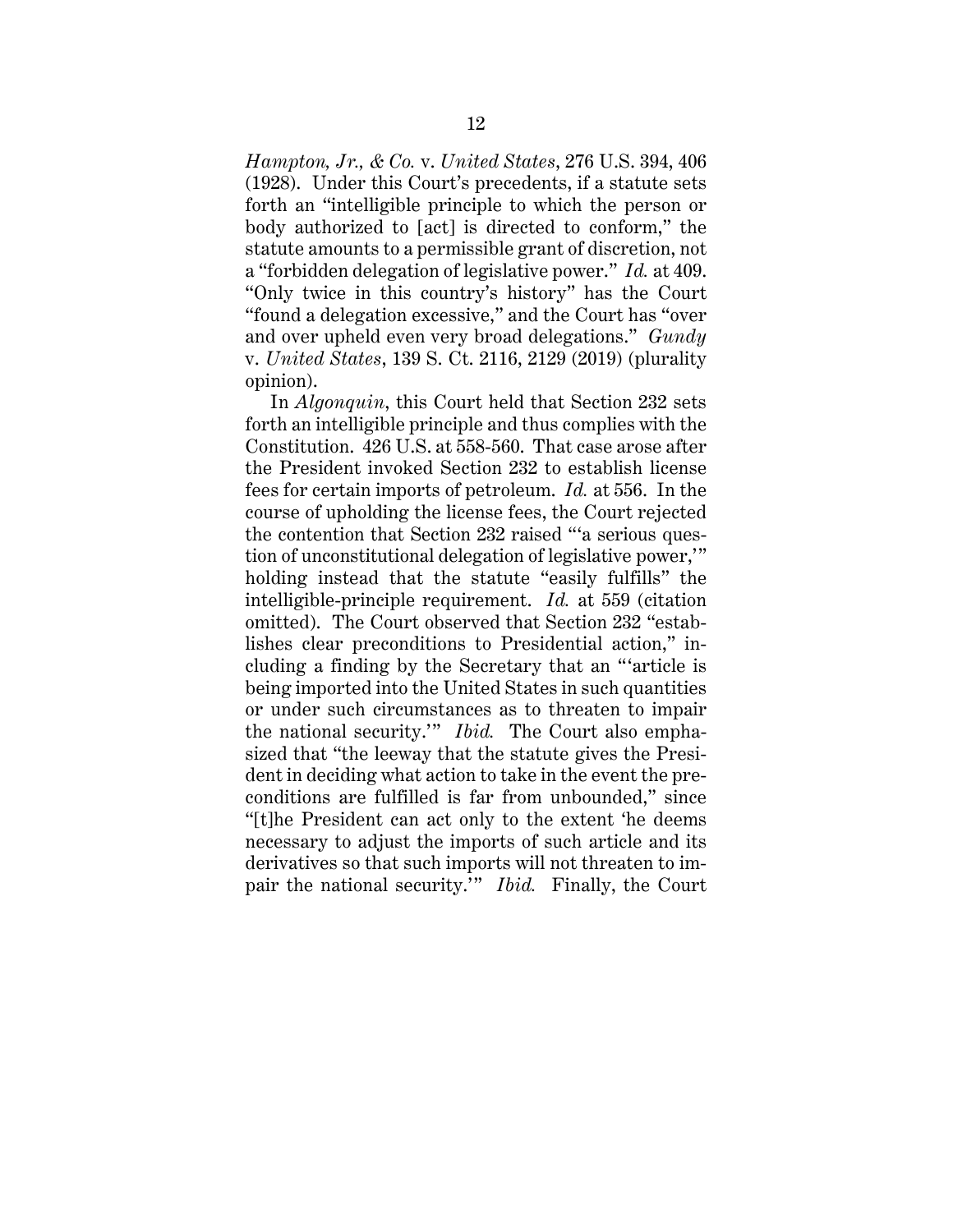noted that Section 232 "articulates a series of specific factors to be considered by the President in exercising his authority." *Ibid.* For these reasons, the Court "s[aw] no looming problem of improper delegation." *Id.* at 560.

Petitioners argue (Pet. 29-36) that the court of appeals' interpretation of Section 232's time limits creates a non-delegation problem that did not exist when this Court decided *Algonquin*. That argument is unsound. When this Court decided *Algonquin*, Section 232 did not include any deadlines at all. See Pet. App. 38-43. The Court's rejection of the non-delegation challenge rested not on any time limits, but on other constraints imposed by the statute: the requirement of a finding that the imports threaten to impair national security, the requirement that the President may take action only to the extent necessary to address that threat, and the list of specific factors that the President must consider when exercising his authority. See p. 3, *supra*. If those constraints sufficed to defeat the non-delegation challenge in *Algonquin*, they suffice to defeat petitioners' challenge here.

Petitioners also argue (Pet. 33) that *Algonquin* "requires reconsideration." Under the doctrine of *stare decisis*, however, petitioners must identify a "special justification" for revisiting the question resolved in *Algonquin*. *United States* v. *International Business Machines Corp.*, 517 U.S. 843, 856 (1996) (citation omitted). Petitioners have not shown that *Algonquin* was wrongly decided, let alone identified a "special justification" for overruling it. *Ibid.* (citation omitted).

First, the President's discretion under Section 232 is far more constrained than in other cases in which this Court has rejected nondelegation challenges. The Court has upheld statutes that empowered executive agencies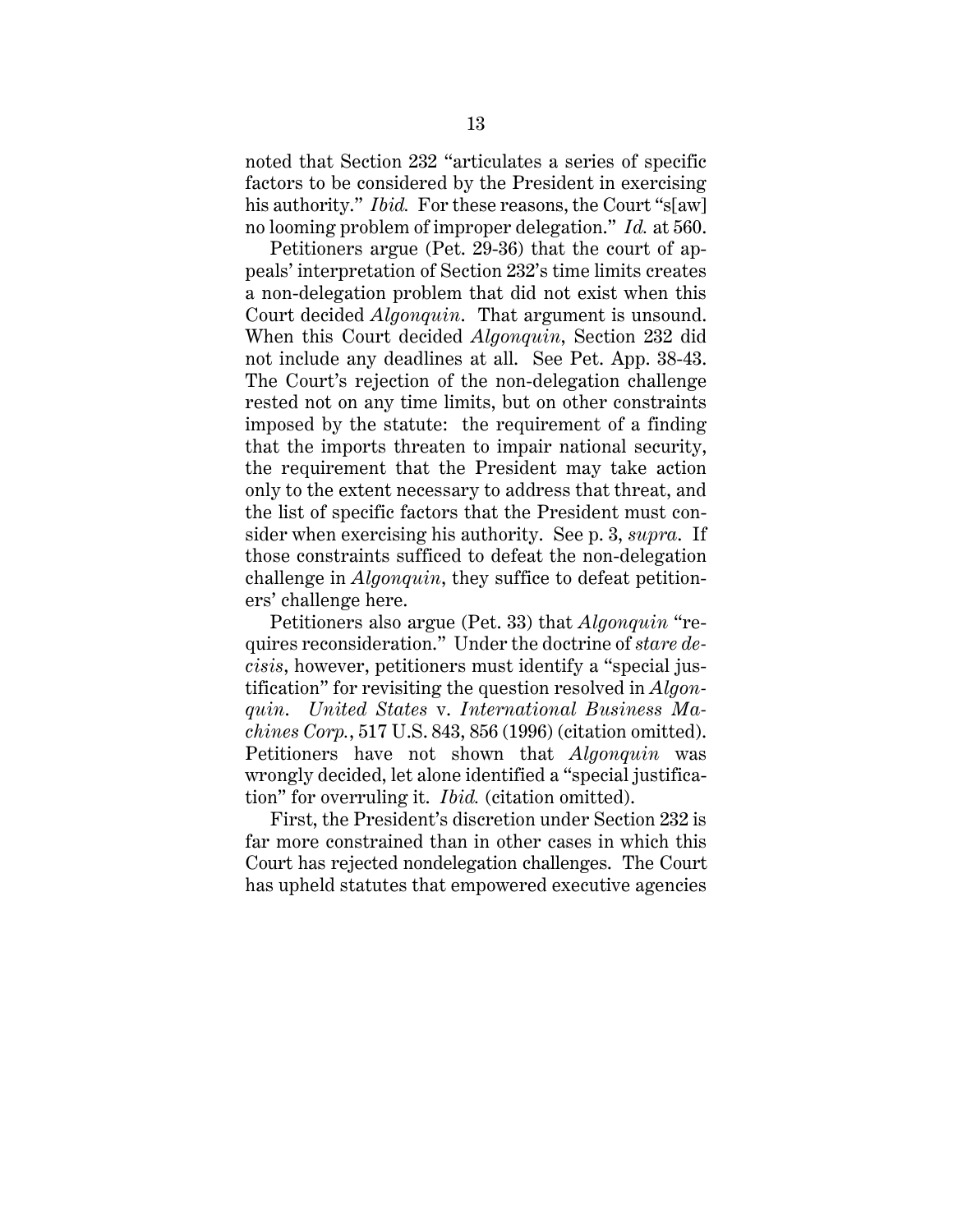to regulate in the "public interest," see *National Broadcasting Co.* v. *United States*, 319 U.S. 190, 225-226 (1943) (citation omitted); to set prices that are "fair and equitable," see *Yakus* v. *United States*, 321 U.S. 414, 422 (1944); and to establish air-quality standards to "protect the public health," see *Whitman* v. *American Trucking Ass'ns*, 531 U.S. 457, 472-476 (2001) (citation omitted). Section 232's standards are far more specific than those.

Second, this Court has repeatedly held that, in "authorizing action by the President in respect of subjects affecting foreign relations," Congress may "leave the exercise of the power to his unrestricted judgment, or provide a standard far more general than that which has always been considered requisite with regard to domestic affairs." *United States* v. *Curtiss-Wright Export Corp.*, 299 U.S. 304, 324 (1936); see *Clinton* v. *City of New York*, 524 U.S. 417, 445 (1998); *Panama Refining Co.* v. *Ryan*, 293 U.S. 388, 422 (1935). In particular, Congress may "invest the President with large discretion in matters arising out of the execution of statutes relating to trade and commerce with other nations." *Field* v. *Clark*, 143 U.S. 649, 691 (1892). Because Section 232 empowers the President to act in the fields of foreign affairs and foreign trade, it would be constitutional even if it established "a standard far more general than that which has always been considered requisite with regard to domestic affairs." *Curtiss-Wright*, 299 U.S. at 324. In fact, as discussed above (see p. 13, *supra*), Section 232 provides standards that are more specific than some of the standards that this Court has sustained in the domestic context.

Third, the line between a permissible grant of discretion to the executive and an impermissible delegation of